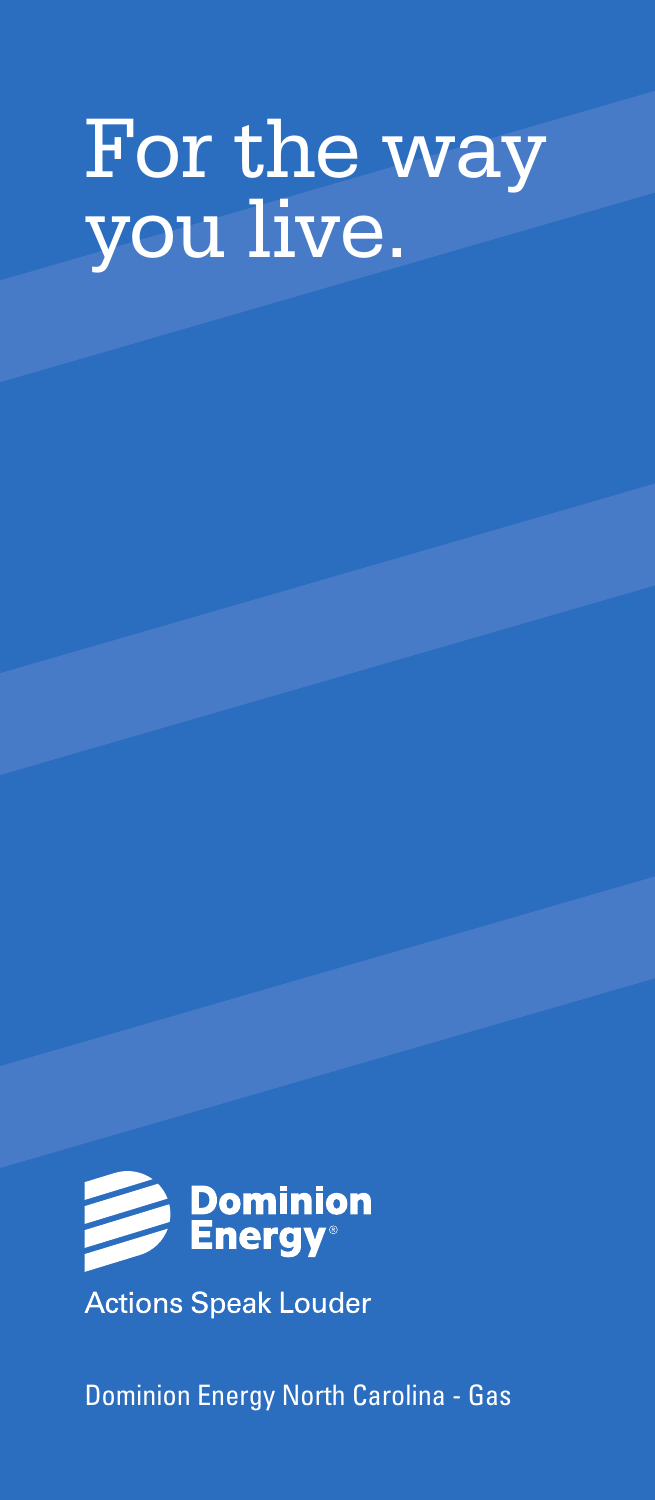

Thank you for giving us the opportunity to serve you. We consider it a privilege to have you as a new customer and want you to know that we are committed to providing you with the many comforts, conveniences and reliability that natural gas offers.

Whether we're providing you with the comfort of a warm home in the winter, a hot shower in the morning or precision cooking in the kitchen, our goal is to make your life a little easier.

Thank you again for becoming a Dominion Energy North Carolina customer!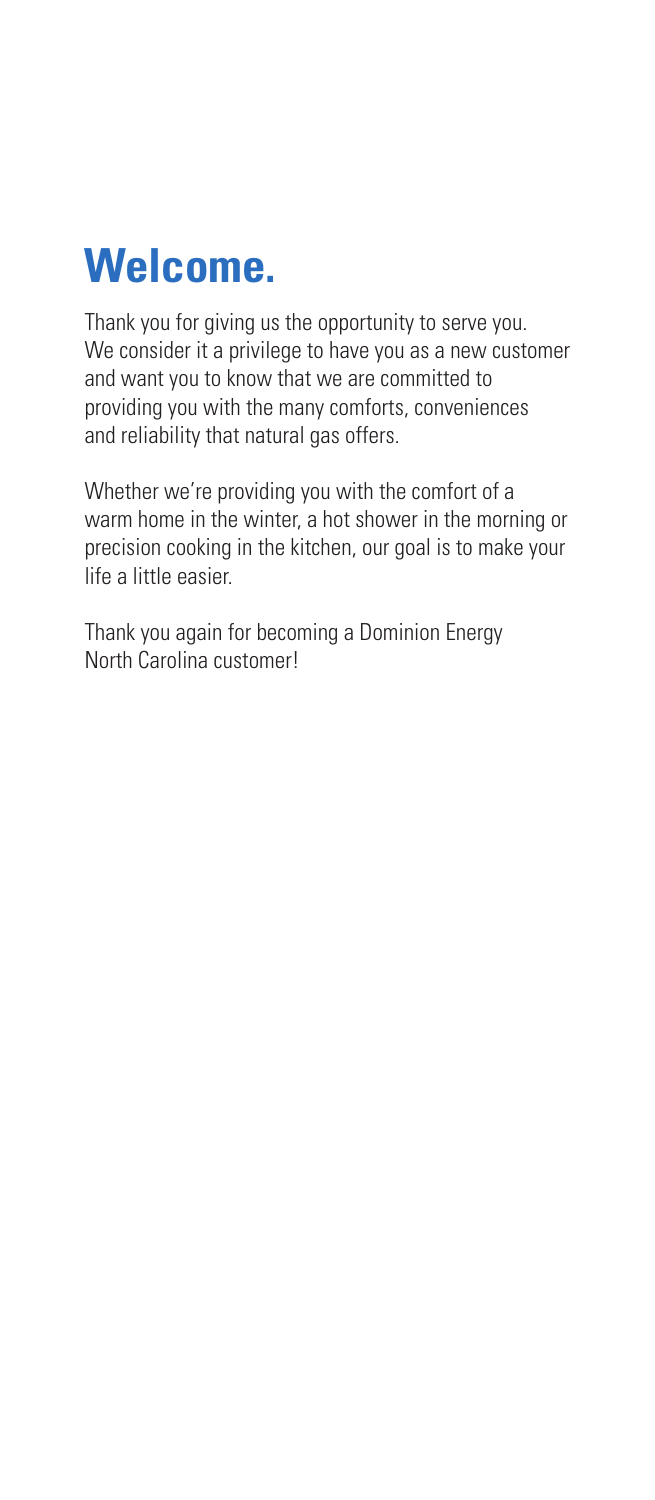## **Reasons People Love Natural Gas**

- Air heated with natural gas is up to 25 degrees warmer than air heated with a heat pump and it heats faster.
- Natural gas water heaters heat water twice as fast as electric water heaters.
- Storms may knock out electricity, but the gas is still on to help you heat your water, cook or heat your home with natural gas logs.
- Residential customers can reduce their energy use by up to 30 percent when they replace furnaces and boilers with high-efficiency natural gas appliances.
- Grill on a moment's notice with a natural gas grill. No charcoal, no mess, no tanks.
- With a gas fireplace, hauling or chopping wood is a thing of the past. With the click of a remote, you'll have a warm and cozy fire.
- Homes with natural gas have a higher resale value than all-electric homes, according to the National Association of Home Builders.
- Natural gas ranges cook faster than electric ranges and allow precise temperature control.
- Natural gas is abundant, affordable and the cleanest burning fossil fuel.

## **Natural Gas Service**

Dominion Energy North Carolina is regulated by the North Carolina Utilities Commission. This means the Commission and its staff oversee all aspects of our natural gas operations, including our rates, which are designed to allow us to recover costs prudently incurred for providing service while giving us the opportunity to earn a fair and reasonable return on our investment.

#### **Residential Service Rate 101**

Customers use natural gas for a variety of purposes in their homes because of its reliability and efficiency. Rate 101 is our residential service rate plan — it has a winter energy charge and a summer energy charge.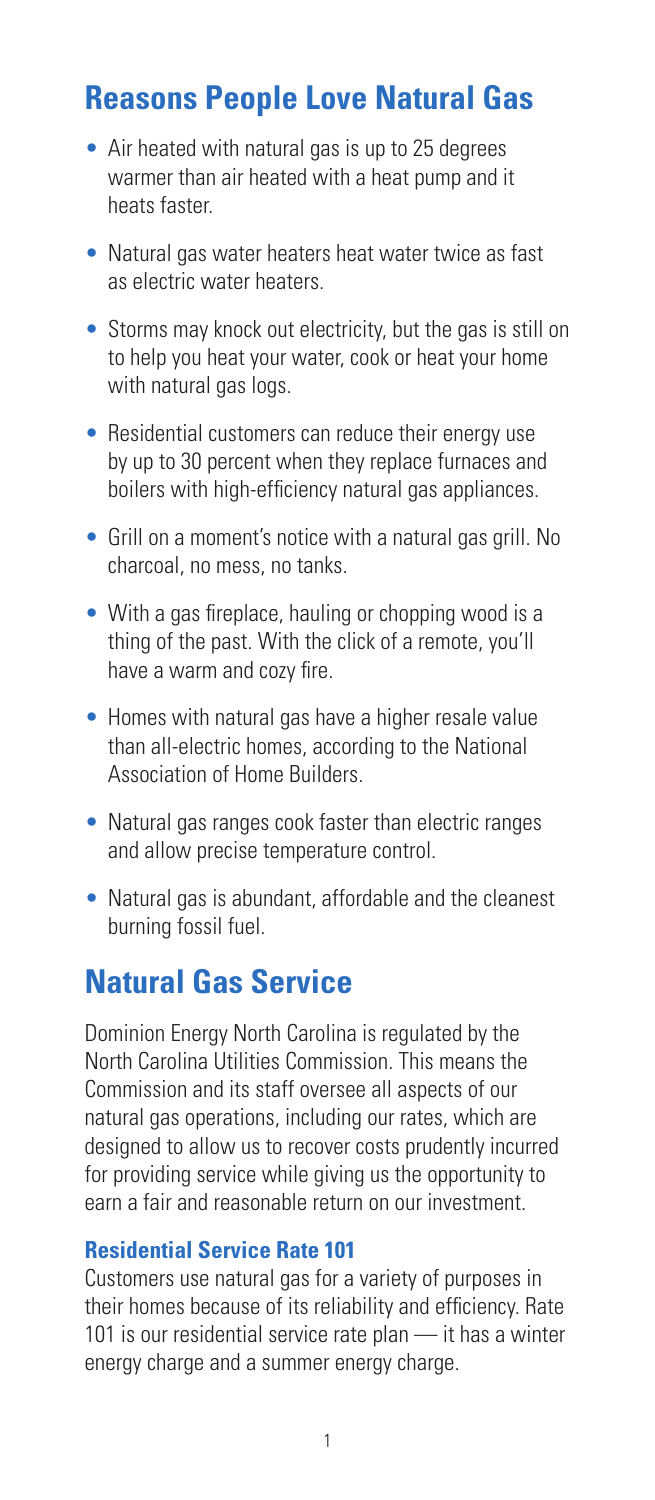#### **High Efficiency Residential Service Rate 102**

This discounted rate is available to residential customers who qualify for service on Rate 101 and whose homes meet the U.S. Department of Energy and U.S. Environmental Protection Agency's ENERGY STAR® for Homes qualification standards. Qualifying customers pay less per therm than under otherwise applicable Rate 101.

#### **Customer Usage Tracker**

The North Carolina Utilities Commission approved a customer usage tracker mechanism, that allows Dominion Energy North Carolina to recover its approved margin independent of residential and commercial customer usage patterns. It protects residential and commercial customers from the potential over-recovery of margin by our company and protects our company from potential under-recovery of margin. The customer usage tracker mechanism tracks margin recovery on a monthly basis and makes semi-annual adjustments to usage rates to refund or recover differences from the Commission-approved margin level.

## **Service Reconnection**

Some customers use natural gas solely for heating. Remember, the average cost to run a pilot light during the non-heating season is typically lower than the cost to have your service reconnected. If you choose to have your service disconnected each spring, please make your request to have your service reconnected early to avoid delays. We always try to respond within 48 hours, however, we may be unable to meet the 48-hour time frame during the fall when demand for service is high.

#### **Pilot Lighting Services**

We will be happy to turn on/off the pilot lights for your floor, space and/or wall heaters (for a charge). For central heat pilot lighting, please refer to your local phone directory for a licensed gas heating or plumbing contractor.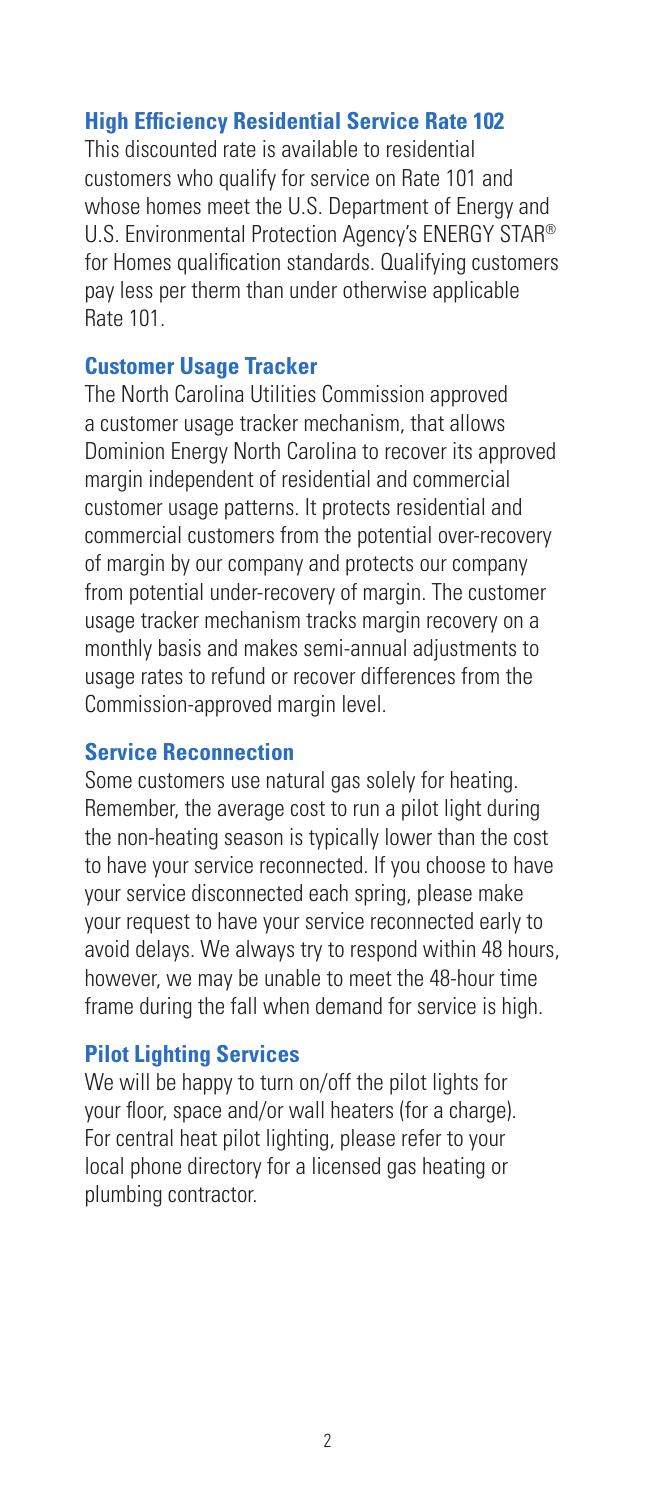## **Managing Your Account**

**When it comes to your energy bill, the choice is yours – how you receive it, how you pay it and even when you pay it.**

## **Your Account**

**Online at DominionEnergy.com** Online services give you access to your Dominion Energy account at anytime, anywhere with no hold times or phone menu options. You can start, stop, or transfer your service, review, and analyze your usage, pay your bill, set up your payment preferences and even connect with us online at your convenience.

**Dominion Energy App** The Dominion Energy App gives you instant access to your energy account, payment options on the go and timely notifications.

**Monthly Energy Use** You can check your energy usage easily, review the details of your bill and compare your monthly usage over time to find ways to save more energy and lower your energy expenses.

## **Payment Option**

**Online or with the App** Sign up for eBill, our paperless billing option, and use your checking or savings account to make a one-time payment or set up automatic monthly payments.

**By Phone** Using BillMatrix, you can pay your bill over the phone quickly and easily 24 hours a day using your Visa, MasterCard, American Express, Discover, ATM debit card or with an electronic check. Call **1-800-450-9159** to make payment. BillMatrix assesses a fee for this service.

**By Mail** Payment by check or money order can be mailed to Dominion Energy North Carolina at PO Box 100256, Columbia SC 29202-3256.

**In Person** At any authorized payment locations including Walmart. A current list of authorized payment locations is available on **DominionEnergy.com**.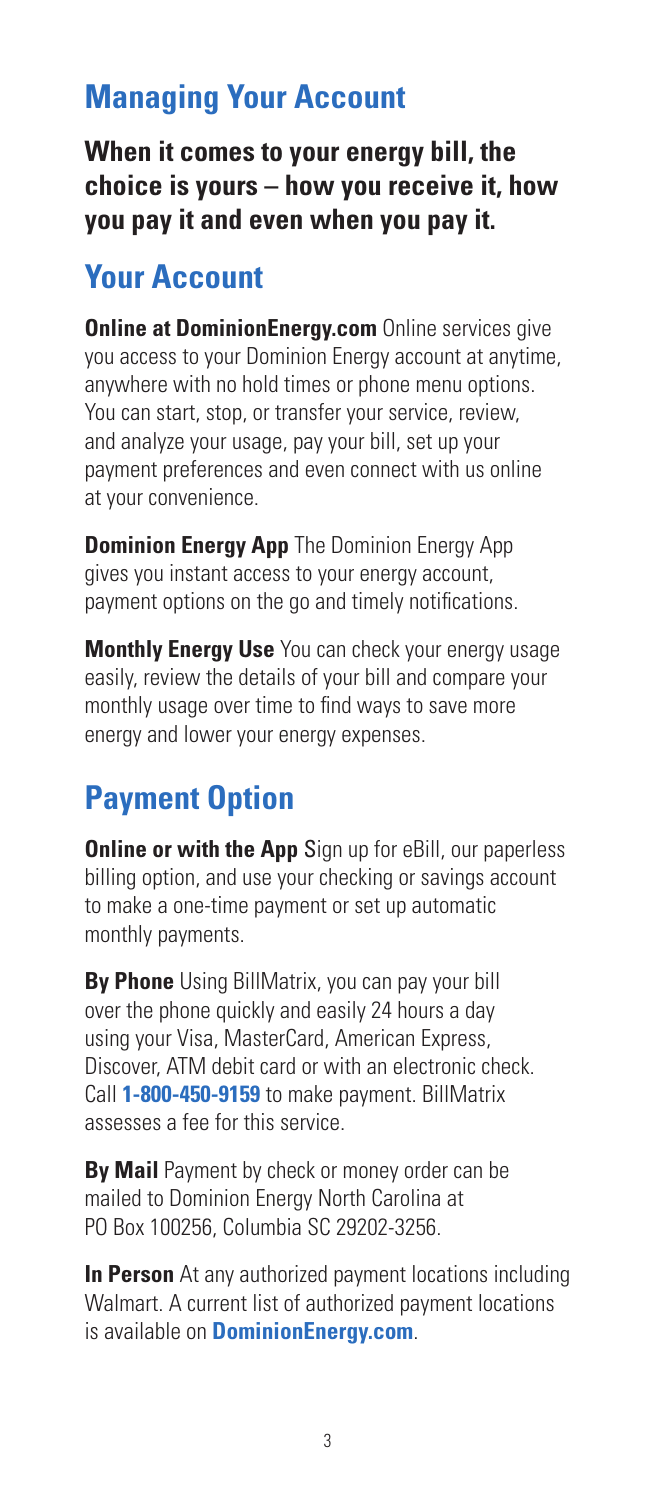# **Additional Payment Options**

**Automatic Bank Draft** Choose a draft date and your bill will be paid automatically from your checking or savings account. You will receive an email or paper bill before your account is drafted depending on your preference.

**Budget Billing** Pay the same amount every month while still being able to track your actual energy use vs. your budget billing amount. If your usage is over or under, adjustments to the payment amount may be necessary and you'll be notified.

**Paperless Billing With eBill, you will receive a** notification when your bill is ready to view and can opt to receive a reminder when your bill is due.

To sign up for the payment option that's right for you, go to **DominionEnergy.com** or call our Customer Contact Center at **1-877-776-2427**.

# **Safety Tips**

The safety of our customers is most important to us. For your safety, we recommend you follow the guidelines listed below.

- Use your gas appliances according to manufacturers' installation instructions and operating directions.
- Appliance installation, service, repair and disconnection should always be handled by Dominion Energy North Carolina or a licensed gas heating or plumbing contractor.
- Before moving an appliance, make sure the gas supply is turned off.
- Make sure all vents and chimneys are free of blockage.
- Use an appliance only for the purpose for which it is designed.
- Make certain each gas appliance has an adequate supply of air, especially those located in an enclosed space such as a closet or utility room.
- Have your gas appliances inspected regularly by a licensed gas heating or plumbing contractor.

For addt'l gas safety tips, visit: **DominionEnergy.com/ safety**.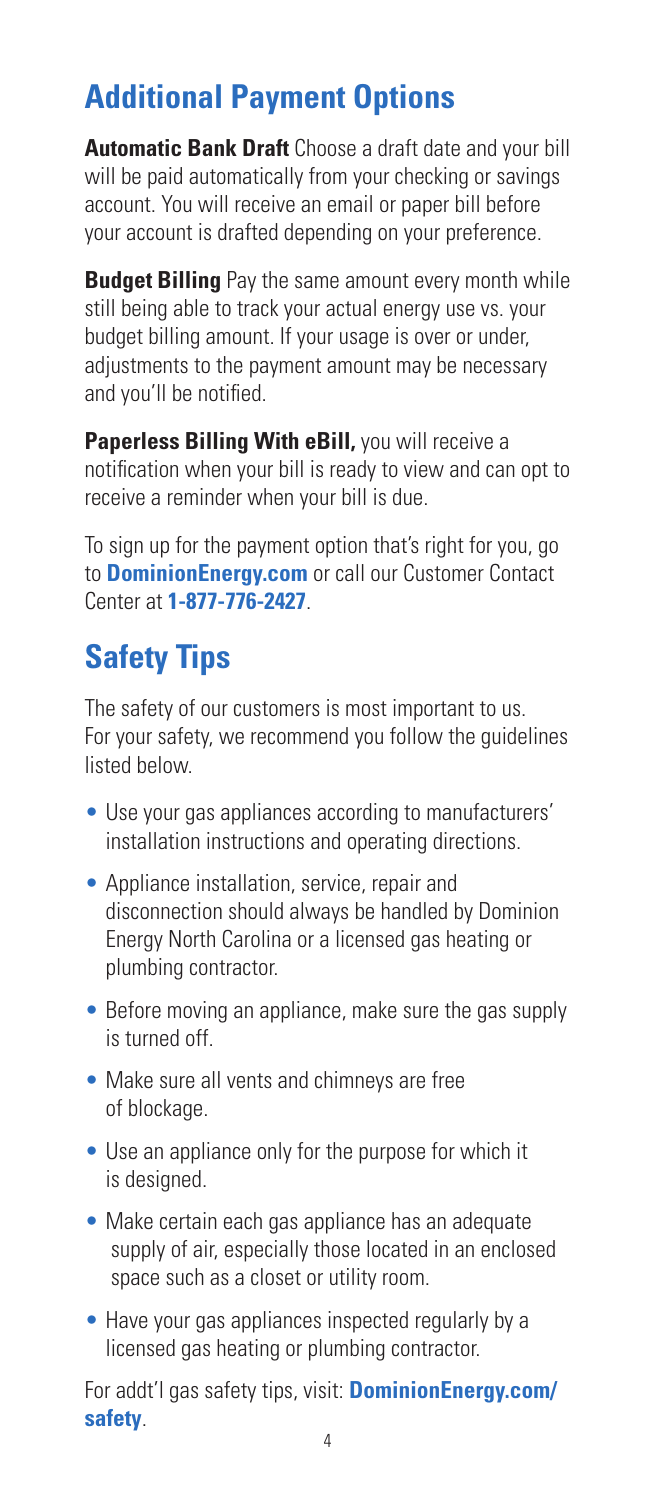## **Call Before You Dig. It's the Law!**

North Carolina state law requires you to notify your utilities in advance of starting a digging project. All you have to do is call **North Carolina 811** or **1-800-632-4949**.

At no charge, North Carolina 811 notifies all member utilities, including Dominion Energy, who have three full working days beginning at 12:01 a.m. of the next business day to mark their underground facilities. We'll send a representative to mark the location of our company's underground natural gas lines, so they can be avoided. Some common examples of excavation projects include installation of a septic tank, swimming pool, fence, water well, sprinkler system, basketball goal post, mailbox post and tree and shrub planting.

Remember, calling before you dig doesn't cost a thing, but not calling could result in property damage or serious injury.

#### **What To Do If You Smell Gas**

Natural gas is one of the cleanest and safest energy sources available, but there is a chance that a leak may occur in rare instances. Warning signs include an odor that smells like rotten eggs or unusual noises coming from your gas equipment. If you notice either of these signs, the safest course of action is to leave your home at once and call us at **1-877-776-2427**.

#### **TO AVOID THE POSSIBILITY OF IGNITING ANY GAS THAT MIGHT BE PRESENT, DO NOT TURN ON OR OFF ANY ELECTRICAL APPLIANCE.**

## **Notice**

#### **Inspection and Maintenance of Customer-Owned Buried Natural Gas Lines.**

Dominion Energy North Carolina is committed to providing natural gas to you in a safe, reliable manner. We maintain all our lines in accordance with the U.S. Department of Transportation Pipeline Safety regulations. (in accordance with 49 CFR 192.16)

Our responsibility to maintain natural gas lines ends at our gas meter. We do not maintain any natural gas lines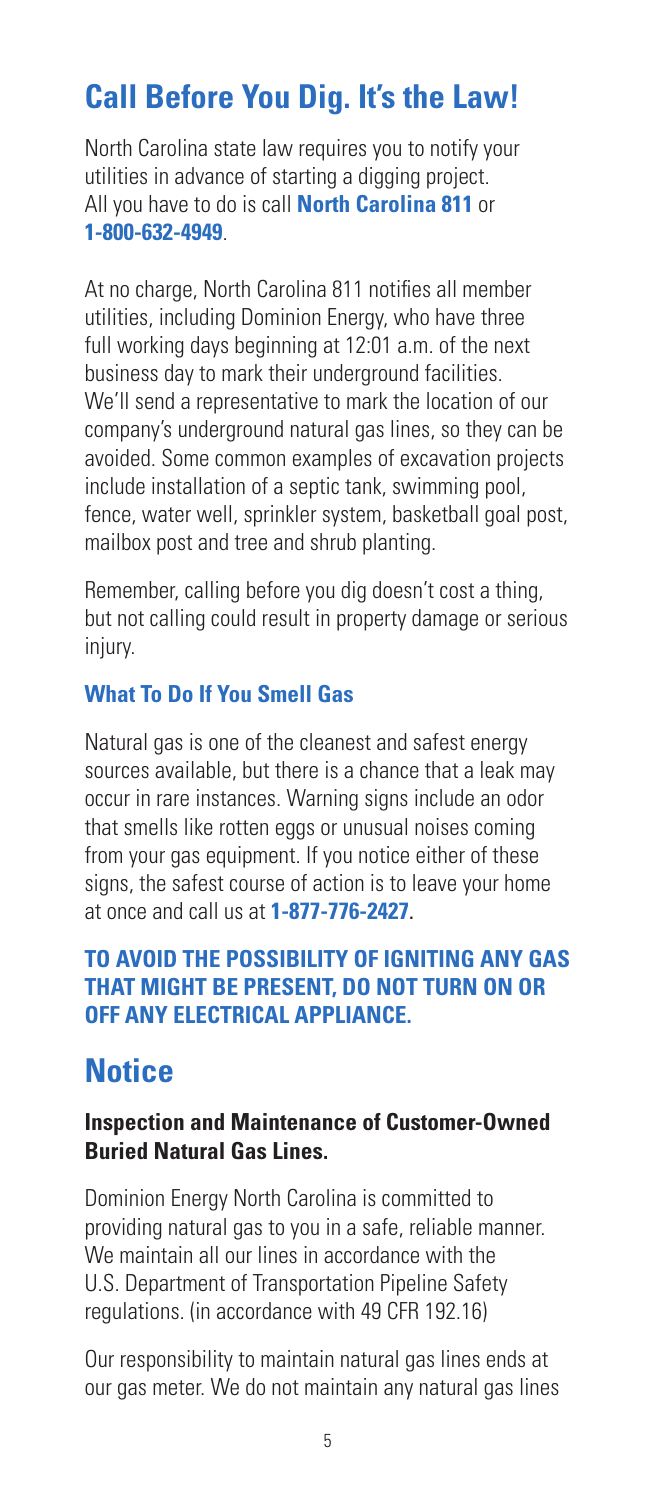beyond the meter. The inspection and upkeep of these customer-owned lines are the customer's responsibility.

We are directed by Federal Law to notify all customers of the following:

1. Customer-owned BURIED natural gas piping, such as pipes that deliver natural gas to outdoor grills, heated pools, exterior lights, or patio heaters, should be periodically inspected for leaks. If the pipes are metal, they should also be periodically inspected for corrosion.

2. Any unsafe conditions which are found should be repaired.

3. When digging near BURIED gas piping, the piping should be located in advance, and the digging should be done by hand.

You may contact a certified plumber or heating contractor in your area to assist you in locating and inspecting your BURIED gas piping. If you have questions, you may contact us at **1-877-776-2427**.

**To locate BURIED lines on our side of the meter, state law requires you to call 811, at no cost, to have your lines located at least 3 full working days before you begin any excavation work.**

## **Reference**

## **Customer Contact Center: 1-877-776-2427**

- Automated system available 24 x 7; Customer Service Representatives available Monday through Friday, 7 AM - 6 PM
- Report gas emergencies
- Review your account information
- Discuss billing options
- Find out about home appliances & repair plans

## **Online Services: DominionEnergy.com**

- View and pay your bill
- Set Up Budget Billing
- Analyze your energy use
- Start/Stop/Transfer your gas service
- Light My Gas Appliances
- Locate payment locations
- Set up a payment arrangement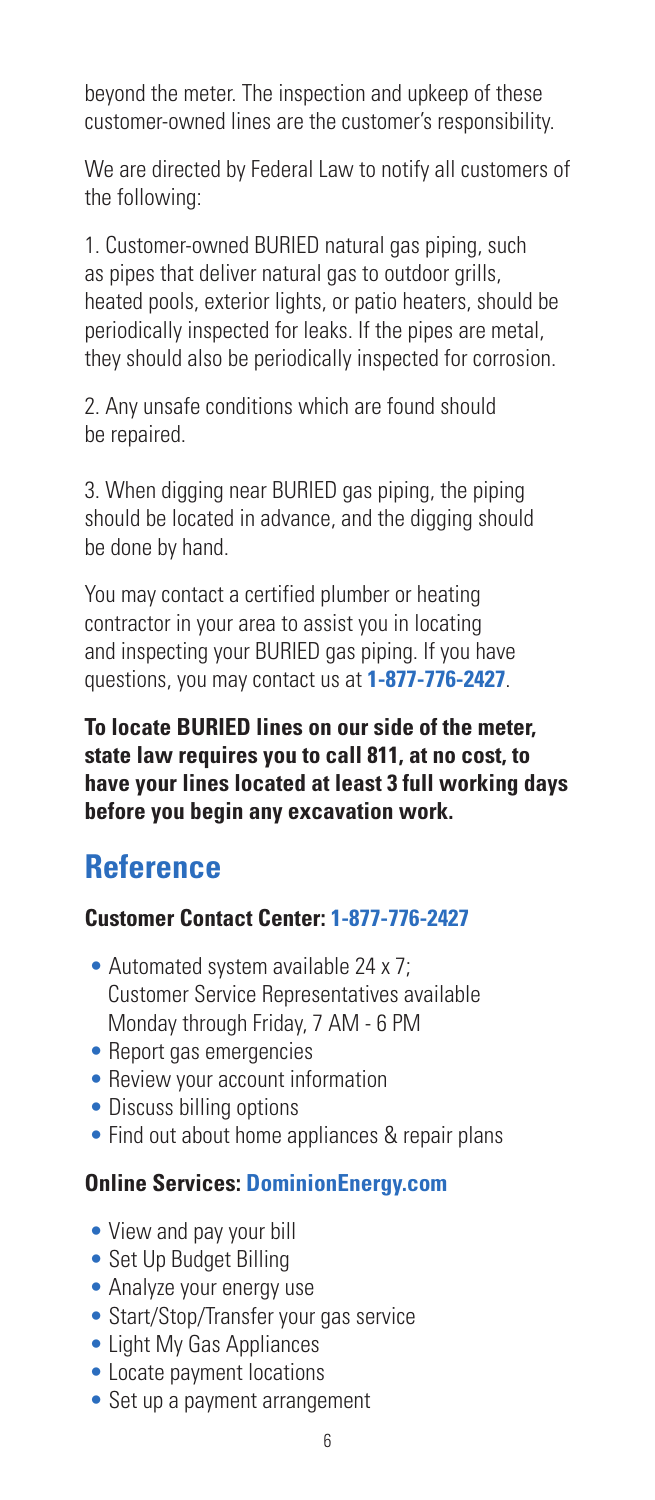- Find out about home appliances & repair plans
- Obtain information on bill assistance
- Contact us via email

#### **North Carolina 811: 811** or **1-800-632-4949**

Always call before you dig!

#### **Corporate Headquarters**

Dominion Energy North Carolina - Gas PO Box 1398 Gastonia NC 28053-1398

## **Bill Of Rights**

The North Carolina Utilities Commission has prepared this statement and is making it available to you. The Commission wants customers of natural gas companies to know their rights and whom to contact for help when they have questions or problems. This statement is prepared for residential customers of natural gas companies regulated by the North Carolina Utilities Commission.

#### **Be an Informed Customer. Know Your Rights.**

1. As a general rule, you have the right to establish natural gas service if you satisfactorily establish your credit, provide the gas company with necessary and reasonable access to your property, and there is already natural gas service in your area. If there are no natural gas mains near your home, you may or may not have the right to have mains extended to serve you. If mains are extended to serve you, you may be required to pay part of the cost of the extension. If you have a question about your right to natural gas service, you should contact the gas company serving your part of the state.

2. You have the right to establish your credit in any one of five ways:

(a) you may show that you own land within the county (however, if you are an unsatisfactory credit risk, you cannot establish your credit in this way and you must establish your credit in one of the other four ways);

(b) you may provide acceptable credit references;

(c) you may show that you have been a residential customer of the same gas company within the last 24 months and established a good payment record over the last 12 months that service was provided;

(d) you may provide a satisfactory person to guarantee payment of your bills up to a certain amount if you do not pay them; or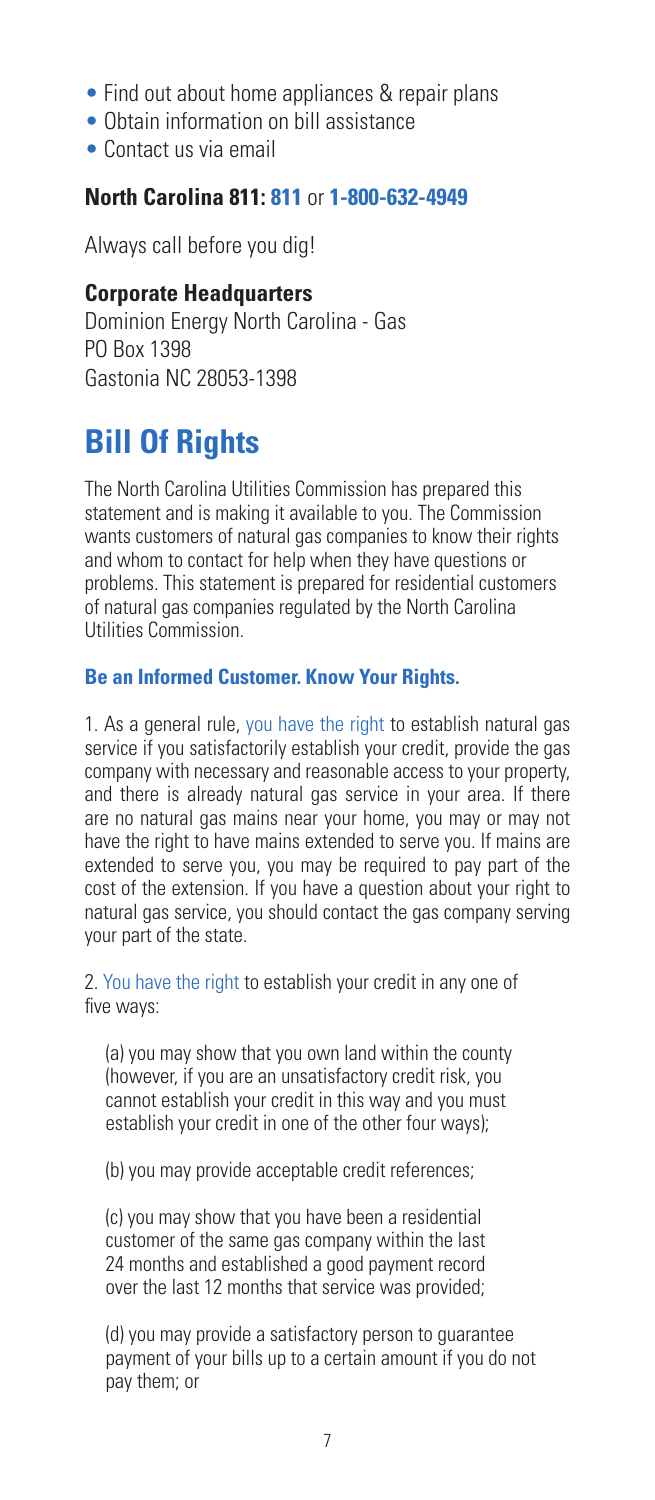(e) you may make a cash deposit with the company. You have the right to have all means of establishing credit explained to you by the gas company's personnel. If you have a problem establishing credit with the company, you have the right to seek help from the ConsumerServices Division of the Public Staff and the right to review by the Commission, as explained in paragraphs 13 and 14 following.

3. If you make a cash deposit with the gas company in order to establish your credit, you have the right to have the deposit returned to you (plus interest at 8% if the deposit is held more than 90 days) if you later establish your credit by other means, pay your bills promptly for a year, or if you discontinue service with the gas company.

4. After the billing date shown on your gas bill, you have the right to 25 days to pay the bill before it will be considered past due.

5. You have the right to be given written notice at least 10 days before your gas service can be cut off for your failure to pay your gas bills. This notice must explain the reason why the gas company plans to cut off the service, state the date on which the company proposes to cut off service, and explain what you can do to keep the service from being cut off.

6. You have the right to name someone else to receive a copy of any cut-off notice sent to you. This other person may be able to help you avoid having your gas service cut off, but they are not obligated to pay your bills for you.

7. You have the right to notify the gas company if there is someone in your household who is either chronically or seriously ill, disabled or on a life-support system and, in that case, you have the right to careful handling of your account should service become subject to being cut off for your failure to pay your gas bills.

8. If the gas company plans to cut off your gas service because you have not paid your gas bills and if you can show that you are unable to pay your account in full at once, you have the right to make installment payments designed to pay your account in full within six months. If you cannot pay your account by installments, the company cannot cut off your service during the winter (between November 1 and March 31) without approval of the Utilities Commission, if there is someone elderly (65 years of age or older) or disabled in your household and if you are eligible to receive energy assistance from the local social services department.

9. As a general rule, the company cannot cut off your gas service after 4 p.m. on a Friday or on a weekend or a holiday. Whenever the gas company plans to cut off your service, you have the right to seek help from the Consumer Services Division of the Public Staff and, if they cannot help, you have the right to file a complaint with the Utilities Commission.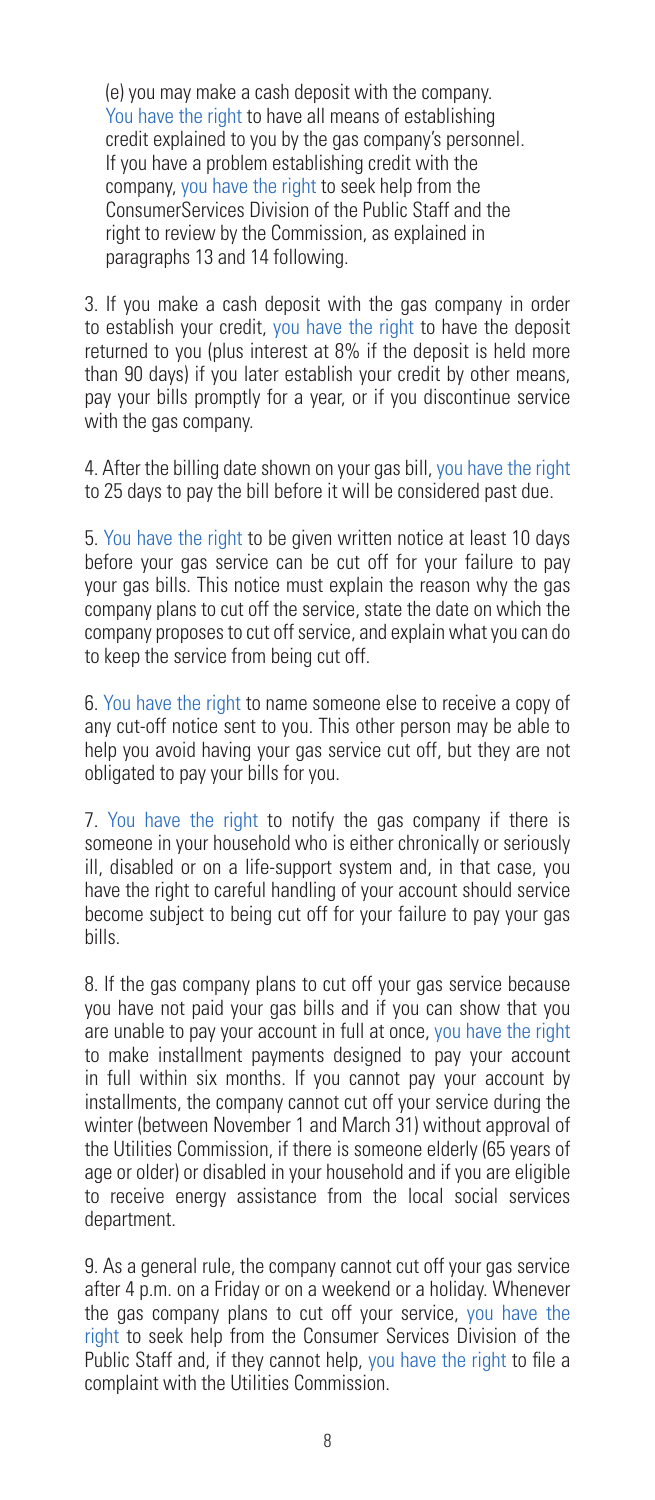10. If you suspect a malfunction, you have the right to have the gas company test your gas meter for accuracy once during an 18-month period, without charge, and to have a report of the test results given to you.

11. You have the right to have the gas company help you in selecting the most economical rate schedule, inform you as to how your gas meter is read and furnish additional reasonable information.

12. You have the right to have any questions or complaints considered by your gas company. The company may not agree with you, but you have the right to prompt and courteous treatment by the company.

13. If you need help with a complaint against your gas company that you cannot resolve by dealing with the company on your own, you have the right to call on the Consumer Services Division of the Public Staff. The Public Staff is a state agency created to investigate complaints affecting the using and consuming public and to represent the public in proceedings before the Utilities Commission. The Consumer Services Division of the Public Staff will work with you and the company in an effort to resolve your complaint informally. The Consumer Services Division office is in Raleigh, and its telephone number is (866) 380-9816.

14. If you cannot resolve your complaint by working with the gas company or with the Consumer Services Division of the Public Staff, you have the right to file a formal complaint against the company with the Utilities Commission. You do not need a lawyer to do this. To file a formal complaint, you should send out in writing your name and address, the name of the gas company, a clear and concise statement of your complaint, and what you want the Utilities Commission to do about your complaint. The complaint should be mailed to the North Carolina Utilities Commission, 4325 Mail Service Center, Raleigh, NC 27699-4325. The Commission will send a copy of your complaint to the gas company. The company will either satisfy your complaint or file an answer with the Utilities Commission. If the company does not satisfy your complaint and if you want a hearing, the Commission will schedule a public hearing, unless it determines that no reasonable ground exists for a hearing. At the hearing, both you and the company can present testimony. The Public Staff may provide a lawyer to help you present your testimony. After hearing the testimony, the Commission will make a decision and enter an order dealing with your complaint.

This statement gives you a summary of your rights as a residential customer of a natural gas company regulated by the Utilities Commission. More detailed provisions are set out in the law, Commission rules and the tariffs of the companies. The Utilities Commission wants to inform you of your rights as a consumer and wants you to understand the responsibilities of the natural gas companies and to call upon the Public Staff or the Utilities Commission for help.

> Printed by Dominion Energy (Docket No. M-100, Sub 110, May 1986)